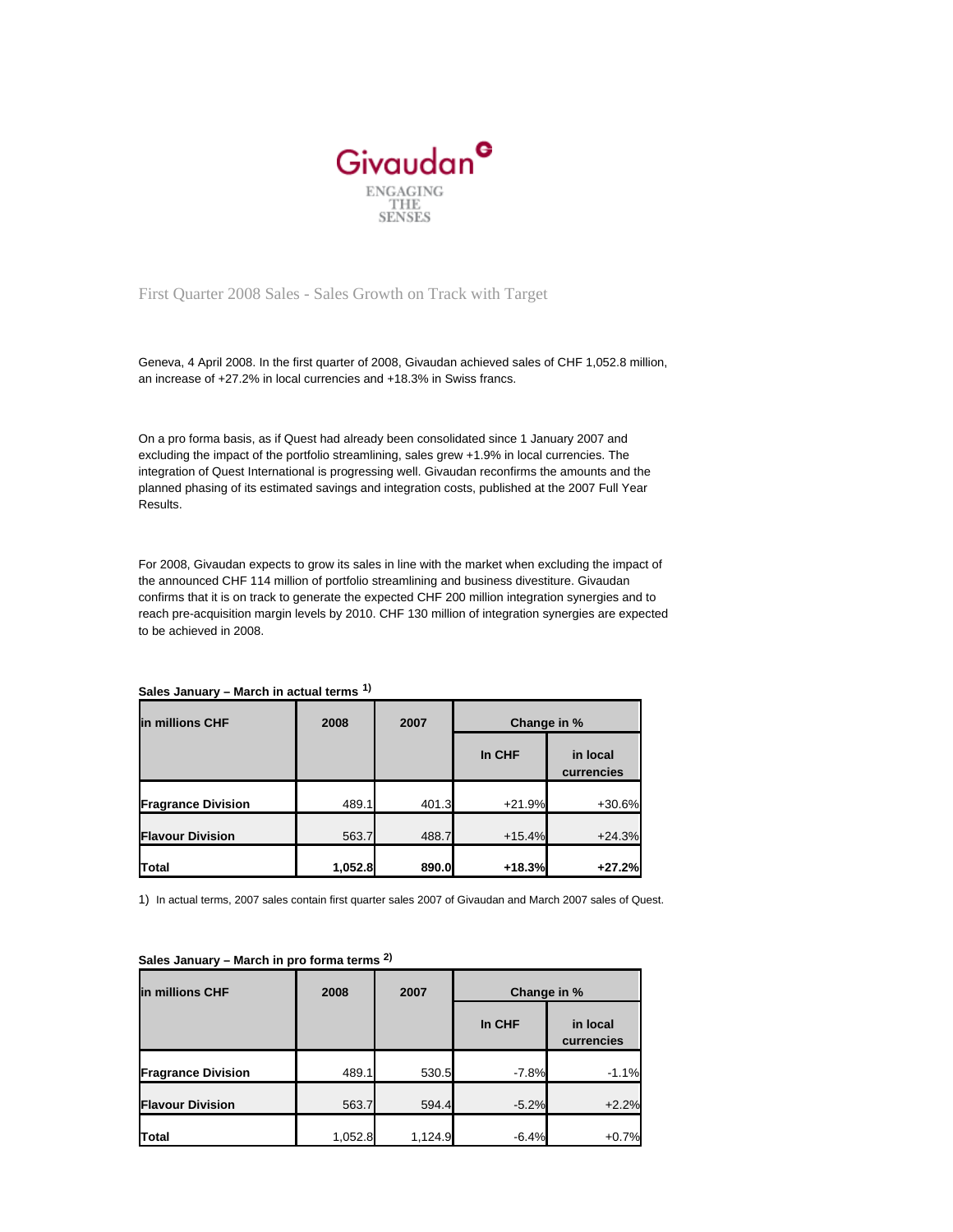2) The pro forma figures shown in the table above assume that the Quest acquisition had occurred on 1 January 2007.

#### **Fragrance Division**

The Fragrance Division recorded sales of CHF 489.1 million, which represents an increase of 30.6% in local currencies.

In pro forma terms, as if Quest had already been consolidated since 1 January 2007, sales declined by 0.5% in local currencies and 7.4% in Swiss Francs, on a comparable basis and excluding the impact of the portfolio streamlining of commodity ingredients. The sales impact of these discontinued ingredients during the first three months amounted to CHF 3.3 million. Including this effect, the decline was 1.1% in local currencies and 7.8% in Swiss Francs.

**Fine Fragrance** sales declined compared to prior year's strong first quarter in both regions. The European and North American markets suffered substantially during the year-end holiday season, resulting in a decline due to the high inventory levels. The strong growth of previous year's quarter in Latin America could not be repeated; consequently, the sales development was flat.

The **Consumer Products** business unit delivered good growth against strong prior year comparables. Asia Pacific showed growth across all customers groups, especially with local and regional customers. Sales increase was particularly strong in the developing markets of China, India and Vietnam. Japan reported double digit growth.

Europe, Africa and Middle-East delivered growth across all customer groups and segments. Sales in the developing markets of Africa, Central and Eastern Europe continued their good growth pace. Sales in Latin America further increased against last year's double digit growth. This good performance was driven by the strong development with international customers, especially in Mexico. North American sales decreased slightly against last year's double digit growth.

On a worldwide basis, the two biggest segments, fabric care and soaps, recorded the highest performance followed by the personal care segment.

**Fragrance Ingredients** recorded sales below prior year due to the CHF 3.3 million impact of the discontinued commodity ingredients. Specialties continued to grow at a double digit rate. Ambrofix, Peonile, Undecavertol and Javanol generated excellent sales. The recent launch of Spirogalbanone Pure in January – a classic green galbanum note – was a success, generating a lot of interest from perfumers throughout the industry. The sales of Safraleine – a new molecule with a warm, saffron, rosy character and tobacco notes – launched last year at the World Perfumery Congress, already showed good sales momentum.

## **Flavour Division**

The Flavour Division recorded sales of CHF 563.7 million, which represents an increase of 24.3% in local currencies.

In pro forma terms, as if Quest had already been consolidated since 1 January 2007, sales increased by +4% in local currencies excluding the previously announced streamlining of commodity ingredients. The sales impact of these discontinued ingredients during the first three months amounted to CHF 10.6 million. Including this effect, the growth was +2.2% in local